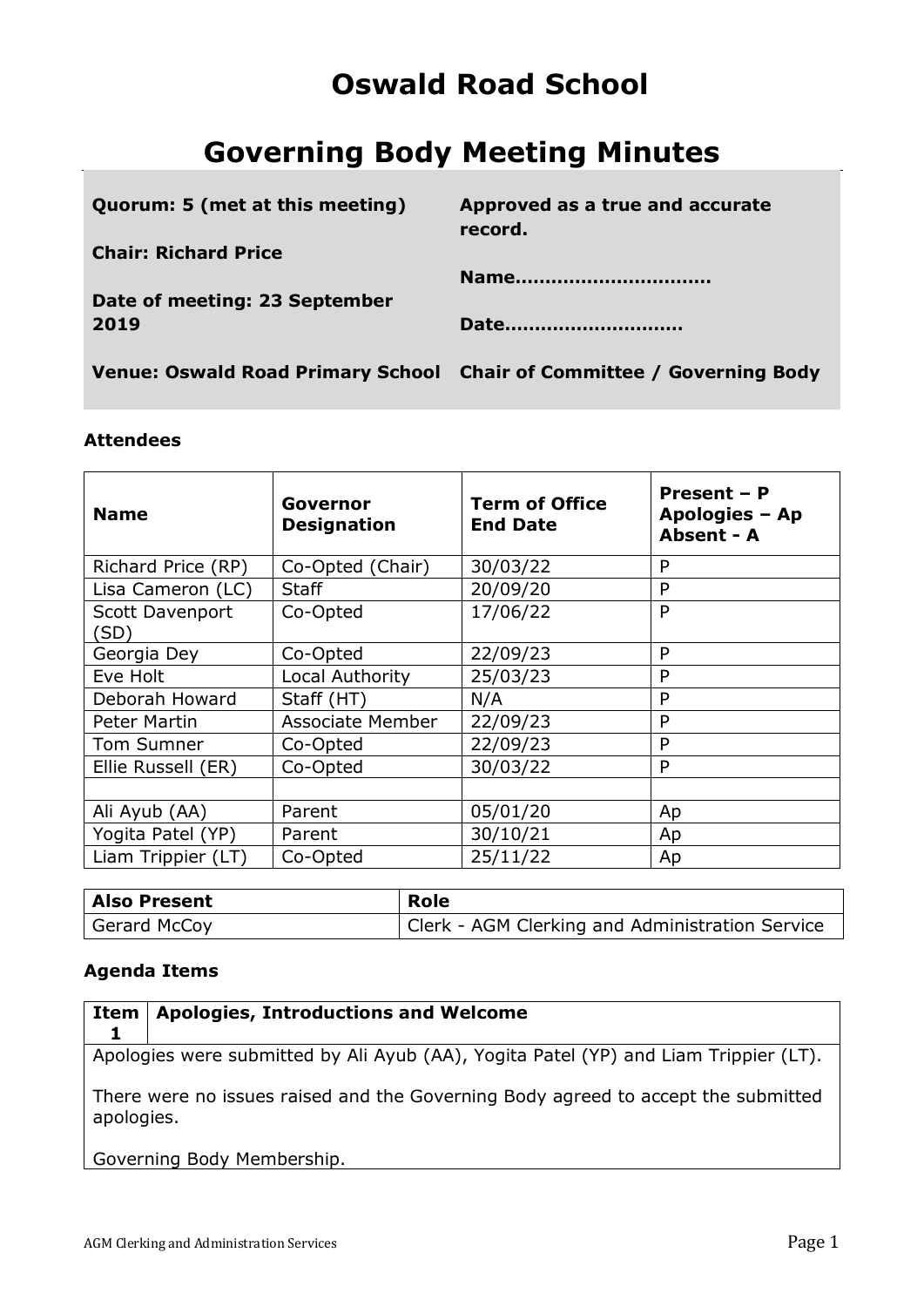Governors noted that with the resignation / end of term for three Governors at the end of the previous academic year new candidates had been identified, interviewed and considered.

It was proposed and seconded that: Georgia Dey and Tom Sumner were considered for appointment as Co-Opted Governors and Peter Martin was considered for appointment as an Associate Member with limited voting rights. It was noted that the term of office for each of the above was four years.

The Governing Body considered the appointment of each individual and the respective skills / experience. There were no issues raised and each individual was appointed.

| <b>Resolutions / Agreed Actions</b>                                                                                                  | Owner                    | <b>Date</b> |
|--------------------------------------------------------------------------------------------------------------------------------------|--------------------------|-------------|
| Agreed - accept submitted apologies.<br>$\bullet$                                                                                    | Governing<br><b>Body</b> |             |
| Agreed – appointment of Georgia Dey as Co-Opted<br>$\bullet$<br>Governor with four-year term of office.                              | Governing<br><b>Body</b> |             |
| Agreed – appointment of Tom Sumner as Co-Opted<br>$\bullet$<br>Governor with four-year term of office.                               | Governing<br><b>Body</b> |             |
| Agreed - appointment of Peter Martin as Associate<br>$\bullet$<br>Member with limited voting rights and four-year<br>term of office. | Governing<br>Body        |             |

| Item                                                                                                        | <b>Declaration of Pecuniary Interests</b> |       |             |
|-------------------------------------------------------------------------------------------------------------|-------------------------------------------|-------|-------------|
| There were no declarations of pecuniary interests in relation to any of the items on<br>the current agenda. |                                           |       |             |
|                                                                                                             | <b>Resolutions / Agreed Actions</b>       | Owner | <b>Date</b> |
|                                                                                                             |                                           |       |             |

#### **Item Election of Chair / Vice Chair**

**3** The Clerk confirmed there was no prescribed process in relation to the election of the Chair / Vice Chair. However, the Governing Body had initially completed the elected process through verbal nominations and voting by a 'show-of-hands'. There were no issues raised in relation to the traditional approach taken by the Governing Body and Governors agreed to maintain that election process.

Governors also considered the term of office in relation to the roles of Chair / Vice Chair. It was appreciated that a candidate could be elected for a four-year term of office, but the traditional approach adopted by the Governing Body was a one-year term of office. Governors agreed the term of office for the roles of Chair and Vice Chair would be for one year / academic year.

Election of Chair.

The Clerk invited nominations from Governors – Richard Price (RP) was nominated and seconded for the role of Chair; there were no further nominations. The Governors considered the nomination in relation to the skills and experience necessary to carry-out the role. In addition, RP confirmed that he was not expecting to continue in his role as a Governor beyond the current academic year and that the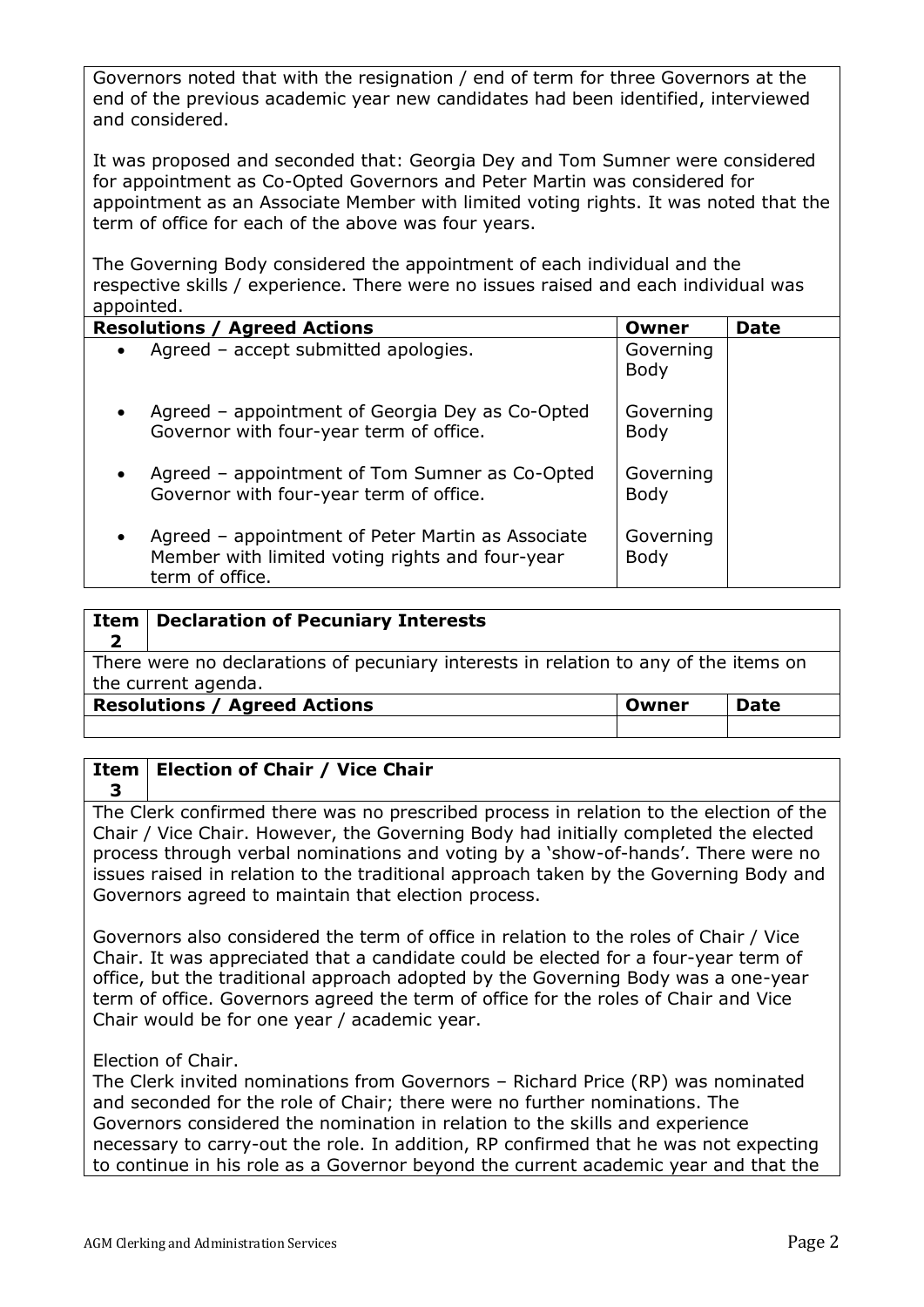Governing Body would need to ensure there was adequate provision to develop other Governors eligible to stand as a chair in the future.

RP was unanimously elected to the role of Chair for a one-year term of office, to be reviewed in September 2020.

Election of Vice Chair.

The Clerk invited nominations from Governors – Liam Trippier (LT) was nominated and seconded for the role of Vice Chair; there were no further nominations. The Governors considered the nomination in relation to the skills and experiences necessary to carry-out the role.

The Chair confirmed that although LT was not available to attend the current meeting, he had expressed an interest in standing as Vice Chair should he have been nominated.

LT was unanimously elected to the role of Vice Chair for a one-year term of office, to be reviewed in September 2020.

| <b>Resolutions / Agreed Actions</b>                                                       | Owner                    | <b>Date</b> |
|-------------------------------------------------------------------------------------------|--------------------------|-------------|
| • Agreed – maintain traditional election process for<br>Chair / Vice Chair.               | Governing<br><b>Body</b> |             |
| Agreed – terms of office for Chair and Vice Chair as<br>$\bullet$<br>one (academic) year. | Governing<br>Body        |             |
| Agreed – election of RP as Chair for one year.<br>$\bullet$                               | Governing<br>Body        |             |
| Agreed - election of LT as Vice Chair for one year.                                       | Governing<br>Body        |             |

| Item                                                                                                                                                                                     | <b>Appointment of Clerk</b>                    |                   |  |
|------------------------------------------------------------------------------------------------------------------------------------------------------------------------------------------|------------------------------------------------|-------------------|--|
| $\boldsymbol{4}$                                                                                                                                                                         |                                                |                   |  |
| The Governing Body considered the appointment of a Clerk and it was determined to<br>continue with the current clerking service provided by AGM Clerking and<br>Administration Services. |                                                |                   |  |
| <b>Resolutions / Agreed Actions</b><br><b>Date</b><br>Owner                                                                                                                              |                                                |                   |  |
| $\bullet$                                                                                                                                                                                | Agreed - appointment of AGM Clerking Services. | Governing<br>Body |  |

### **Item Minutes of the Previous Meeting and Matters Arising (18.06.19). 5**

The Chair presented the minutes in relation to the previous meeting which had been circulated in advance. In the process of reviewing the document the following amendment / correction was identified.

Page 12: Item 8 - After School Policy.

The Clerk confirmed that this document had been added to the discussions in error and should not be considered.

Noting the above amendment / correction Governors approved the document as a true record of the meeting and a signed copy of the document was retained on record.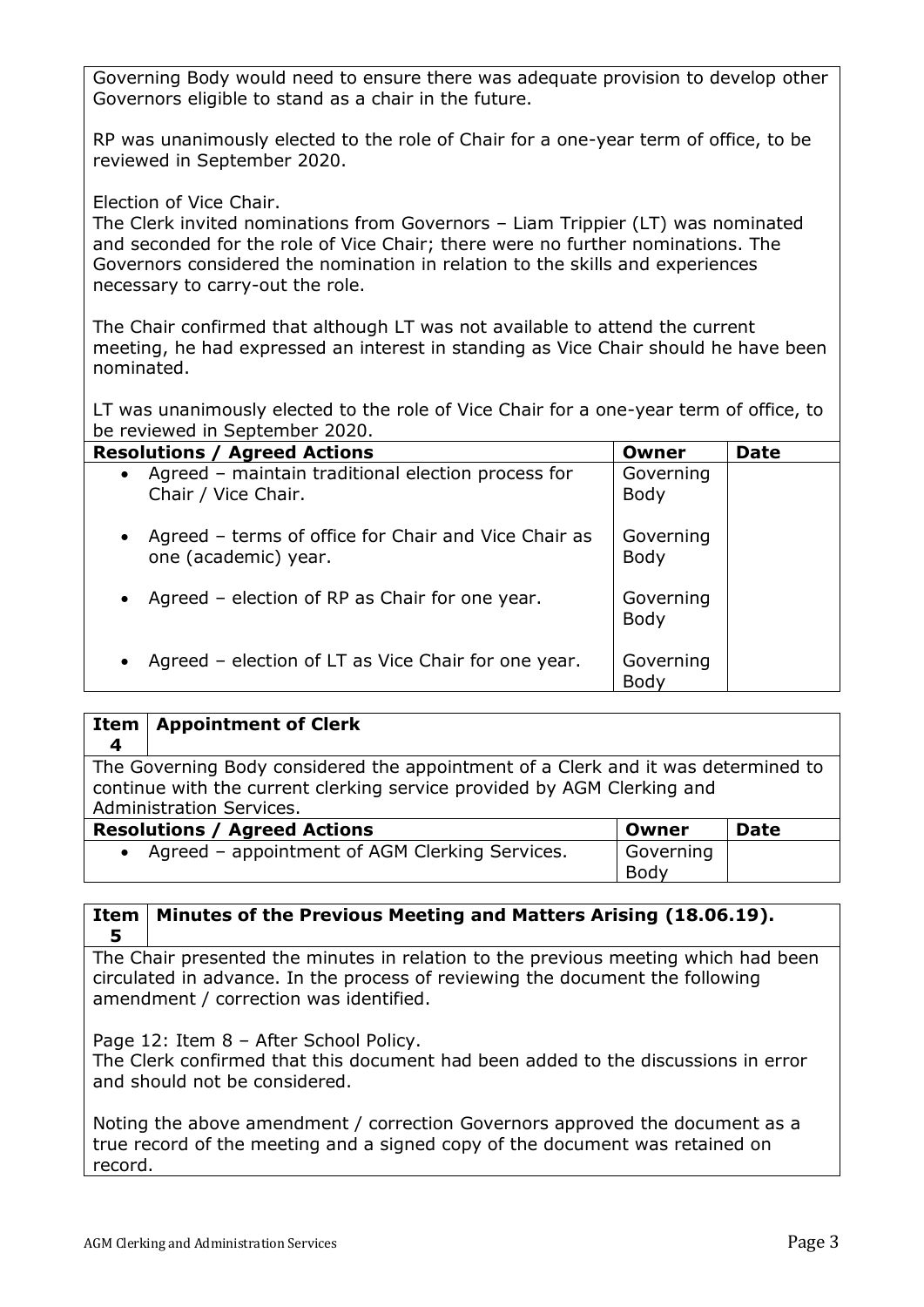Matters Arising.

Governors reviewed and considered the actions carried forward from the previous meeting and noted these had been addressed prior to the meeting or represented items for the current agenda.

Page 10: Item 5 - Update PPG Statement with SATS Results. The Headteacher confirmed the PPG statement had been updated with the outcomes / results from the end of the previous academic year and the document had been circulated to all Governors.

Governors noted that the document would be considered as part of Item 6 below.

Page 12: Item 8 - After School Policy.

The Clerk confirmed that the action was added in error as the document was not scheduled for review.

Page 12: Item  $9 -$  Contact  $\blacksquare$  (JD).

The Clerk confirmed that he had spoken to JD who was still on sickness absence leave and would not currently be available to attend meetings. JD confirmed she wished to resign from her role as a Governor, but would consider a role in the near future when her health had improved.

Governors expressed their appreciation to JD for her support and commitment to the school and Governing Body in recent years.

Page 13: Item 11 – Circulate 2019-2020 Governing Body Meeting Schedule. The Clerk confirmed that the revised / updated draft of the meeting schedule had been circulated to all Governors.

There were no additional matters arising to address that were not on the current agenda.

| <b>Resolutions / Agreed Actions</b>                                    | Owner | <b>Date</b> |
|------------------------------------------------------------------------|-------|-------------|
| Agreed – minutes of previous meeting $(18.06.19)$ as $\vert$ Governing |       |             |
| true record.                                                           | Body  |             |

#### **Item Headteacher's Report**

**6** The Headteacher presented a written report that had been circulated prior to the meeting – the report was based on the School Development Plan (SDP) 2019-2020 And the 2018-2019 data / results. In the course of reviewing the documents the following matters were noted in discussion by Governors.

Early Years Foundation Stage (EYFS).

The Headteacher confirmed that 78% of the children had secured the designation of 'good level of development' (GLD); this was compared to the previous year's national average of 72%. It was noted that the EYFS department had performed very well despite the challenging context of the cohort. It was appreciated that the cohort was continuing a positive upward trend for the school in this area even though there were a number of children with very complex needs.

Governors considered the individual outcomes for the different primary areas and the direct comparison with the national average in each area. It was recognised that the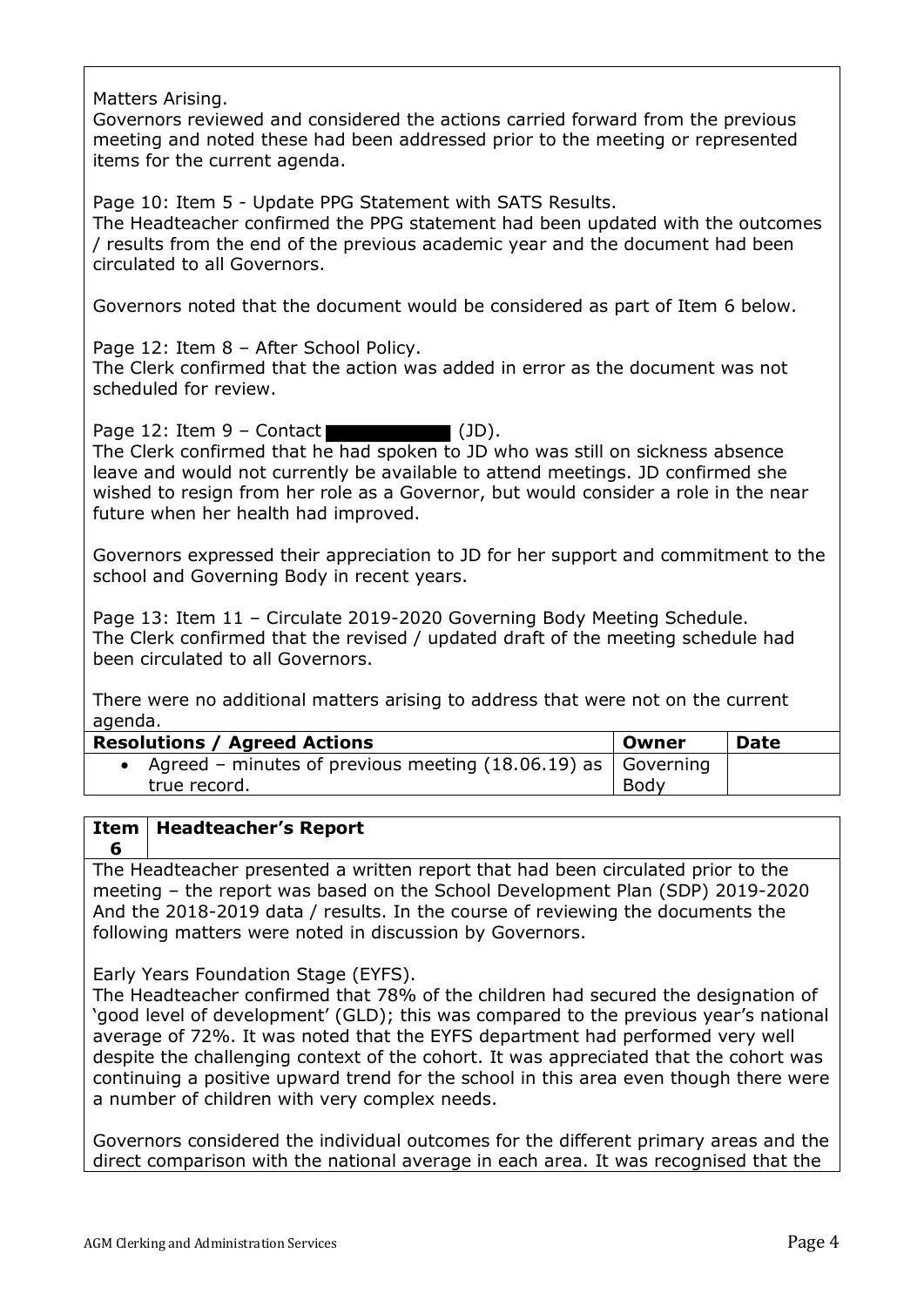children had stronger attainment especially in the areas of reading, writing and Number.

Q. What was the main area of challenge for the school?

A. The school had highlighted that speech and language was the main concern, the data evidenced this too.

The Headteacher confirmed that access to specialist speech and language therapists (SALT) was difficult – there was a shortage of this provision across the Manchester City Council (MCC) area. However, in the previous academic year the school had secured Elklan training for a member of staff who was sharing the practice across the school. This was an issue that was included in the SDP.

## Phonics.

Governors noted that in relation to the phonics screening - 87% of the cohort had met the required standard. This represented 73 pupils from a cohort of 84 in Year 1. In addition, three Year 2 pupils had reached the standard - these pupils were required to re-sit the screening as they had not met the standard in Year 1. In addition, two pupils were disapplied in the Year 2 group and the average uplift for those not securing the standard in Year 2 was five points. Although they had not met the standard, they had made significant progress – these pupils would receive additional support going forward.

Key Stage 1 (KS1) Outcomes.

The Headteacher confirmed the following attainment data associated with the KS1 cohort – which was based on 89 pupils.

Reading - expected standard 75.3%; greater depth 22.5% Writing – expected standard 71.9%; greater depth 15.7% Maths – expected standard 76.4%; greater depth 19.1% Combined RWM – expected standard 70.8%; greater depth 6.7% Science – expected standard 77.5%; greater depth 22.5%

Governors appreciated that in relation to reading, writing and maths the cohort was close to the national average in each area of attainment despite the context of the cohort. In addition, Governors considered the extent of progress made:

Reading – expected progress 95%; better than expected progress 13% Writing – expected progress 93%; better than expected progress 12% Maths – expected progress 93%; better than expected progress 15%

The Headteacher confirmed that the analysis of the data demonstrated the excellent progress in moving those pupils already at 'expected' to secure them at 'greater depth'.

The Headteacher confirmed that the school was also preparing these pupils for the future multiplication checks that would be required at the end of the current academic year. The process had been trialed with this cohort and the pupils had performed well.

Q. What was the test?

A. The check consisted of 25 questions completed as part of an online test, with a time limit for each question of six seconds.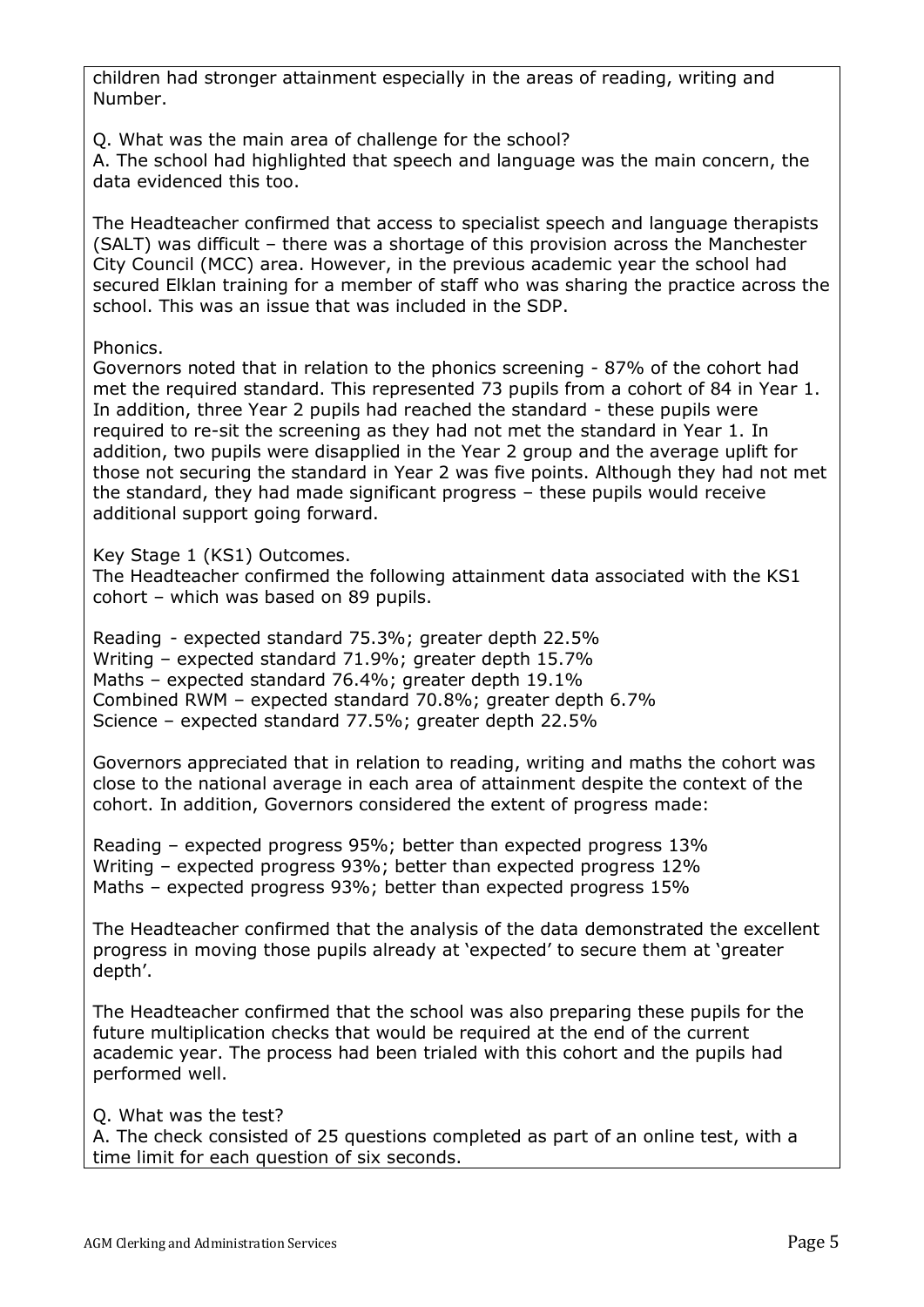Q. Dos the school continue to use the 'timetables rock-stars' program? A. Yes – the children were very keen on the program and it had developed a positive and competitive approach.

The Headteacher confirmed there were some aspects of the program that impacted on the test – pupils were trying to answer as quickly as possible and perhaps needed to pause and make use of the six seconds allowed to answer the question. However, the program did provide good data / indications of trends.

Q. The KS1 data was very good – did the school expect it to increase again this year? A. The new cohort was generally weaker academically and the school expected the data to 'dip' in terms of the attainment. However, there will be a greater focus on securing high levels of progress.

Key Stage 2 (KS2) Results.

The Headteacher confirmed that the end of KS2 results / outcomes were based on 79 pupils in the cohort. It was considered that the results were excellent, with reading the only area not well above the national average.

Reading – expected 76%: greater depth 43% Writing – expected 81%: greater depth 27% Maths – expected 85%; greater depth 33% Combined reading, writing and maths (RWM) – expected 73%: greater depth 19% Grammar, punctuation and spelling (GPS) – expected 83%: greater depth 48%.

In addition, the Headteacher confirmed the progress data for the cohort:

Reading – expected progress 89%; better than expected progress 17% Writing – expected progress 93%; better than expected progress 29% Maths – expected progress 94%; better than expected progress 25%

Q. How does the current Year 6 cohort compare?

A. These results were very good at the end of last year. Predictions are currently being done; however, it is likely there will be some attainment dip if focusing on previous cohort.

Q. How did the results compare to other schools in the local cluster? A. The data was not yet available for the local cluster, but the main area for comparison is with the national data.

Q. Was there a joint fund for the cluster to develop identified areas? A. Yes – the schools contributed £3,000 each and then share the costs that supported extra training / support.

The Headteacher also confirmed the 'value added' which was calculated for each of the core subject areas and demonstrated the school was ahead of the national average in terms of this measure too.

Reading: +3.1 Writing: +1.7 Maths: +1.7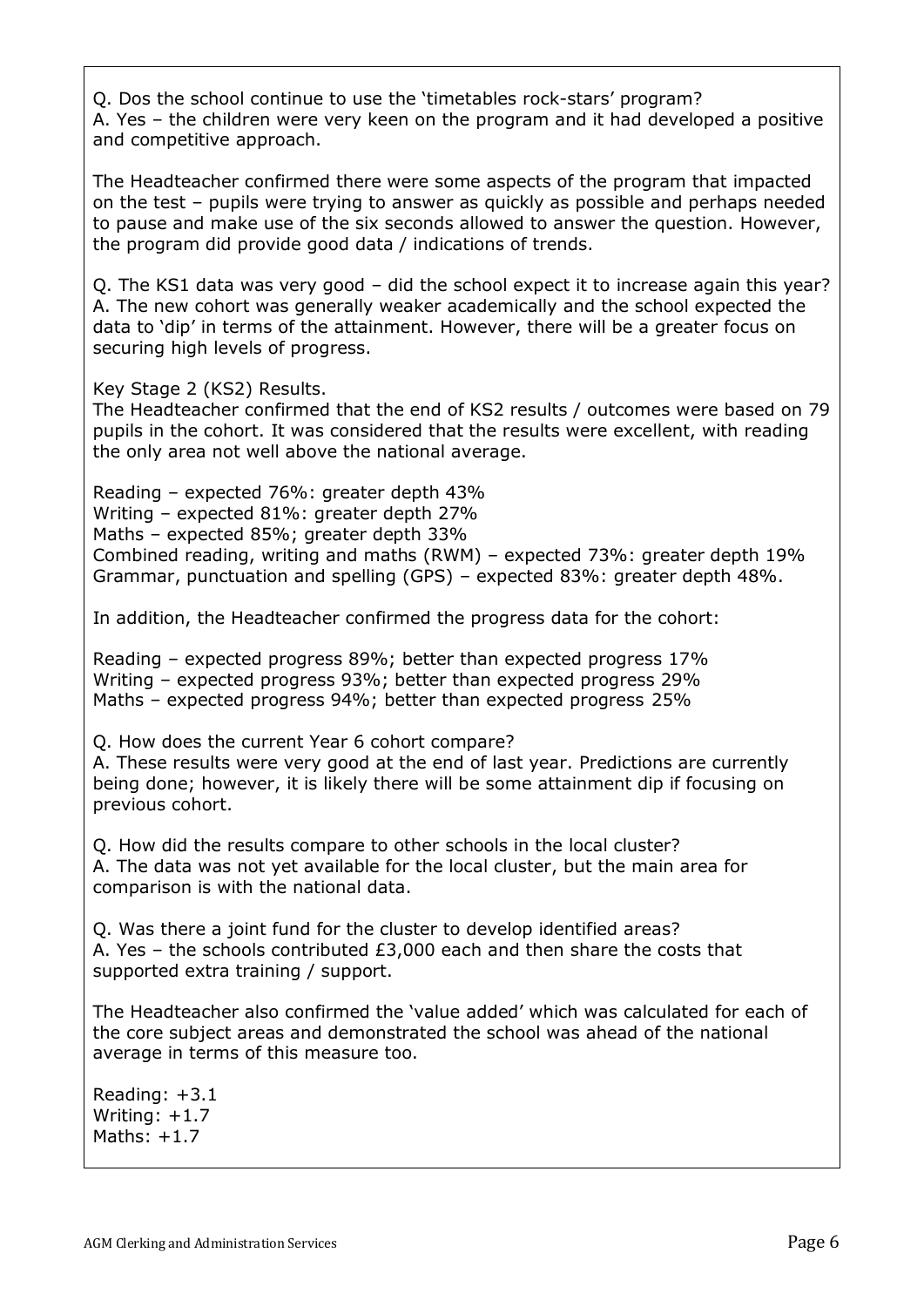Q. How did the disadvantaged pupils perform in relation to the national average? A. The attainment and progress for free school meals pupils was better than the national average.

There were no additional points raised or noted in discussion and Governors agreed to accept the 2018-2019 data / outcomes into the record of the meeting.

## SDP 2019-2020

The Headteacher presented the SDP in the format adopted by the school – with five different areas and the main focus areas developed. In addition, it was appreciated that each area was supported by a mind-map. Governors noted the example of the 'achieving success' area which was focused on developing reading, further curriculum developments, speech and language and behaviour.

Q. How often was each of the areas reviewed to determine ongoing progress towards the intended targets? A. Half-termly.

Q. Were incomplete actions carried forward to the next academic year? A. Yes – where necessary, but the intention was to complete each of the actions.

The Headteacher confirmed that she also provided updates for Governors as part of the regular Headteacher reports at each Governing Body meeting. In addition, the targets / actions were monitored by the Teaching and learning Committee and the success of the actions determined by the impact on the outcomes for pupils.

Governors considered the 'fit for learning' area and the direct link with the Sports Premium Grant (SPG) – it was appreciated that this issue was addressed as part of SPG Statement for 2018-2019 and the plan for 2019-2020. Governors noted that these documents had been circulated prior to the meeting and had been reviewed.

Q. Did the staff stay with a specific area each academic year?

A. Not necessarily – it would depend on the subject leadership.

Q. What was the main focus for the new academic year in terms of this SIP area? A. The development of a healthy Food and Drink Policy and continued work on active and healthy lifestyles.

Governors discussed the extent to which the subject area could prove controversial due to the range of different views and approaches by different families. It was noted that the main concern related to the fear of children developing eating disorders, but it was appreciated that the school's approach was based on 'balance' and promoting good habits.

The Headteacher confirmed that the school would be developing the approach through workshops and generally working with parents.

Governors noted the 'stay safe' aspect of the SDP and considered the actions associated with e-safety and mental health awareness. The Headteacher confirmed that members of the school staff had received additional training to support them in identification of issues.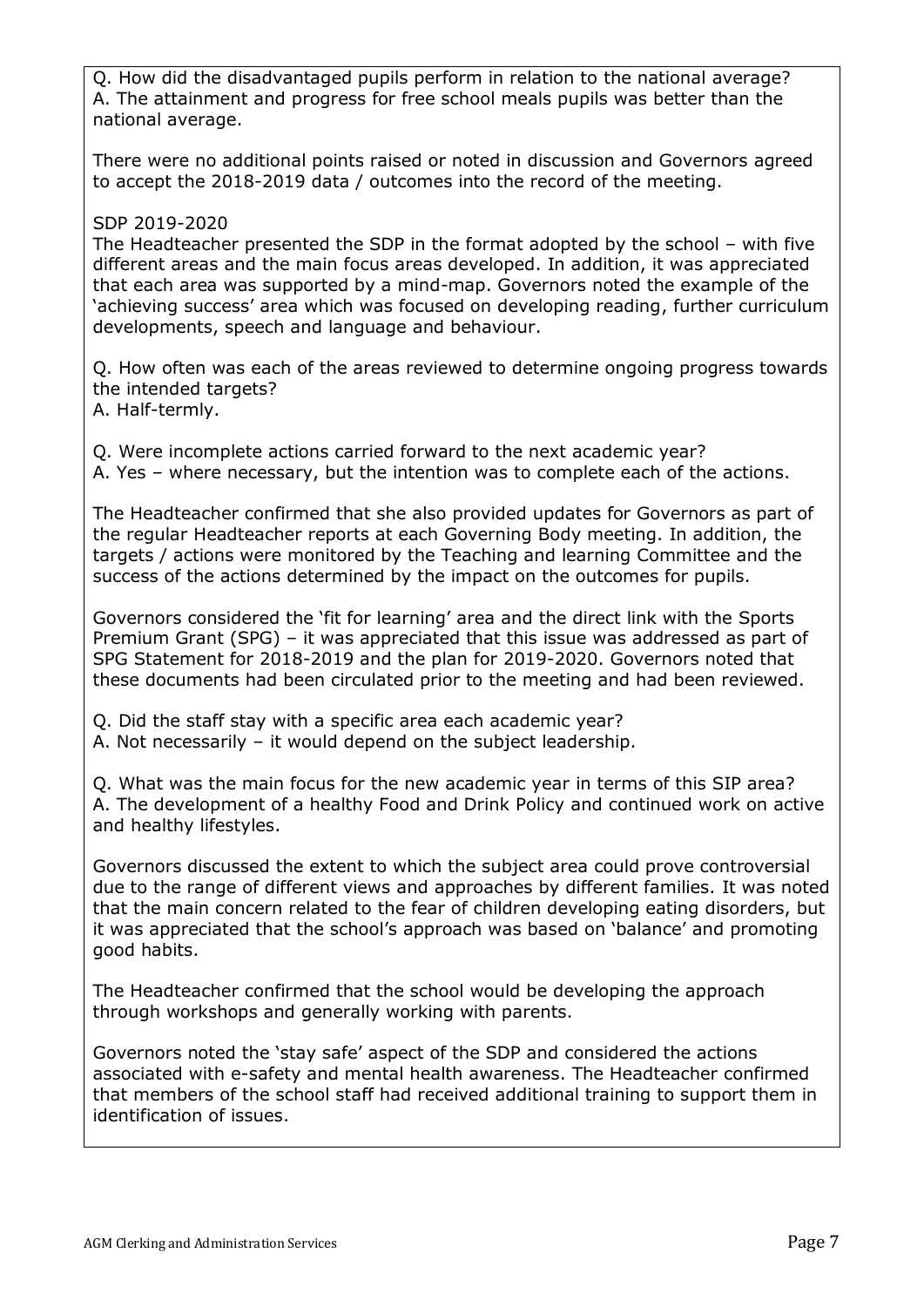The Headteacher advised Governors that the school was progressing the Rights Respecting School Award (RRSA) program – the school was progressing to the gold award.

Governors considered the aspect of the SDP related to parental links and it was recognised that the focus for the current year was to maintain the progress made in recent years.

Q. Was there any feedback from parents in relation to the school's communication management?

A. The school completed an exercise related to communication in the previous year. The feedback was generally very positive which also aligned with the feedback gleaned by the Ofsted inspection team at the most recent inspection. OFSTED had commented on the extensive and excellent communications with parents and the opportunities for parents to be included in school life.

Q. Did the school receive a good proportion of responses from parents? A. Yes – parents were often very forthcoming with feedback.

In addition, Governors considered the extent to which the eco-schools program linked with the RRSA – it was agreed that this issue would be considered further as a specific topic for the next scheduled Governing Body meeting.

There were no additional points raised or noted in discussion and Governors approved the 2019-2020 SDP.

SPG Review 2018-2019.

Governors noted the SPG review 2018-2019 which had been circulated prior to the meeting and the following points were raised in discussion.

It was recognised that the SPG review document and the 2019-2020 SPG statement linked to the consideration of the 'fit for learning' aspect of the SDP 2019-2020. It was recognised that the funding for 2018-2019 had been spent effectively and successfully to promotes a wide range of activities accessible to all pupils across the school.

In addition, Governors noted and considered the 2019-2020 statement for the current financial year. It was recognised that the focus was in increasing the free after school clubs to allow for further engagement by pupils and to provide further physical activity throughout the school day within the classrooms.

Governors raised no issues in relation to either document and approved the two documents.

Pupil Premium Grant (PPG) Strategy Impact Review 2018-2019 The Headteacher presented the PPG Strategy Impact Review for 2018-2019 which had been communicated to Governors prior to the meeting and the following matters were noted in discussion.

Governors noted from the data / outcomes that attainment of disadvantaged pupils in Year 6 in reading was 60% - this represented a 20% uplift from the previous year. 40% of disadvantaged pupils attained greater depth too. In addition, attainment for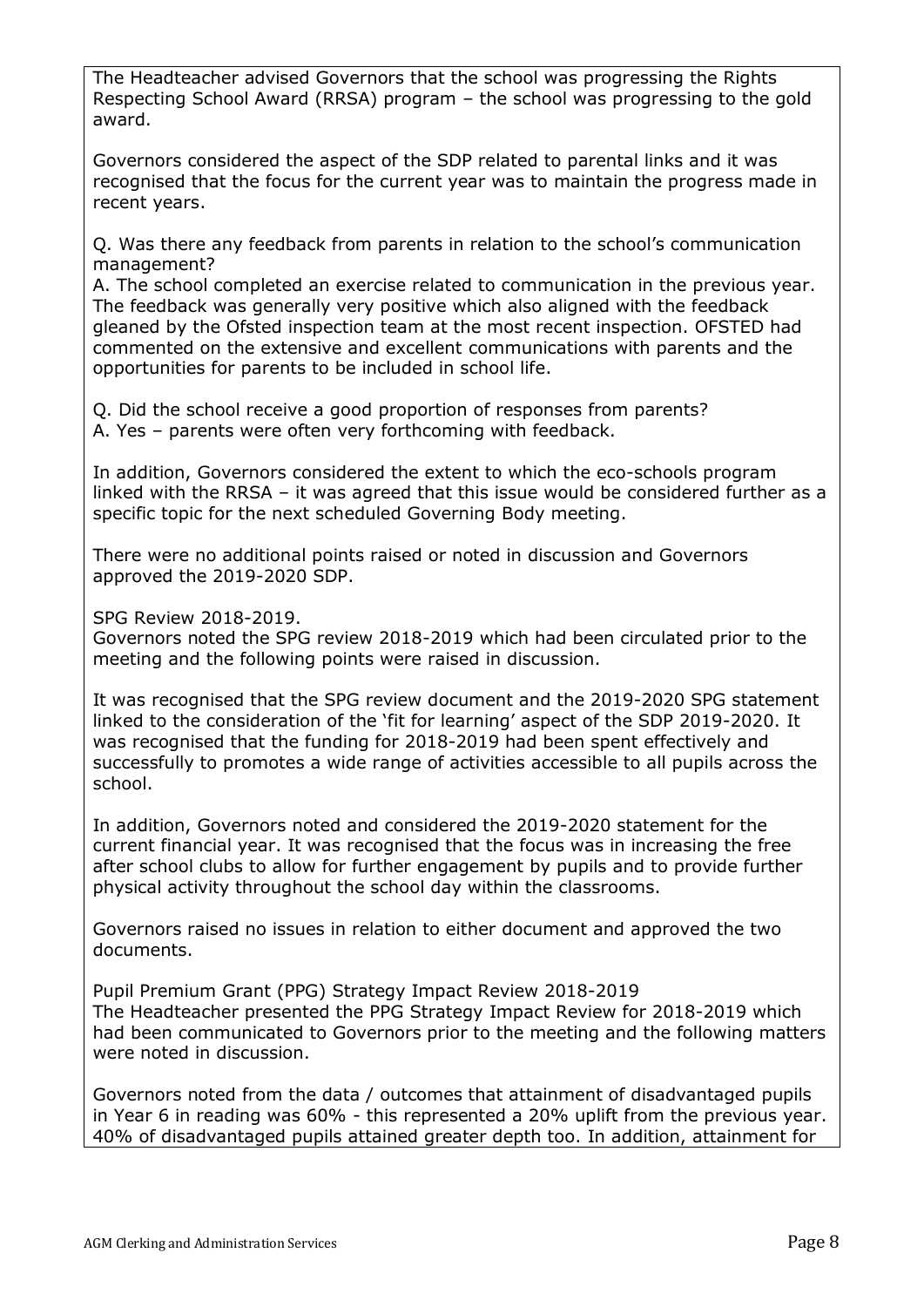disadvantaged pupils in Year 3 in reading was 77% - this represented a 17% uplift from the previous year. This data exceeded the targets set for 2018-2019.

Governors considered the data related to other aspects of the report demonstrating the school's effective application of the PPG funding to improve outcomes for disadvantaged pupils in 2018-2019.

There were no additional points raised or noted in discussion and the Governing Body approved the 2018—2019 PPG Strategy Impact Review document.

2019-2020 PPG Strategy Statement.

The Headteacher presented the 2019-2020 PPG Strategy Statement which had been communicated to Governors prior to the meeting and the following matters were noted in discussion.

Governors noted the total funding received by the school would be £110,764 and considered the planned expenditure associated with the document. In addition, Governors considered the barriers to learning and the desired outcomes.

There were no issues raised in relation to the document and it was approved by the Governing Body.

There were no additional points raised or noted in and Governors agreed to accept the Headteacher's report into the record of the meeting.

| <b>Resolutions / Agreed Actions</b>                                               | Owner                    | <b>Date</b>      |
|-----------------------------------------------------------------------------------|--------------------------|------------------|
| Agreed - accept 2018-2019 data / outcomes into<br>$\bullet$<br>record of meeting. | Governing<br><b>Body</b> |                  |
| • Action – eco-schools / RRSA link to be agenda item<br>next scheduled meeting.   | HT / Chair<br>Clerk      | December<br>2019 |
| Approved - 2018-2019 SPG Review document.                                         | Governing<br>Body        |                  |
| Approved - 2019-2020 SPG Statement.<br>$\bullet$                                  | Governing<br><b>Body</b> |                  |
| Approved - PPG Strategy Impact Review 2018-2019                                   | Governing<br>Body        |                  |
| Approved - 2019-2020 PPG Strategy Statement.                                      | Governing<br>Body        |                  |
| Agreed – accept Headteacher's report into record of<br>$\bullet$<br>meeting.      | Governing<br>Body        |                  |

#### **Item 7 Committee Reports** Teaching and Learning Committee (T&L) – 09.07.19 In the absence of Liam Trippier (LT), Chair of the Committee, RP presented the minutes and an oral report associated with the most recent meeting of the T&L Committee. Governors noted the minutes had been circulated prior to the meeting and the following points were noted in discussion.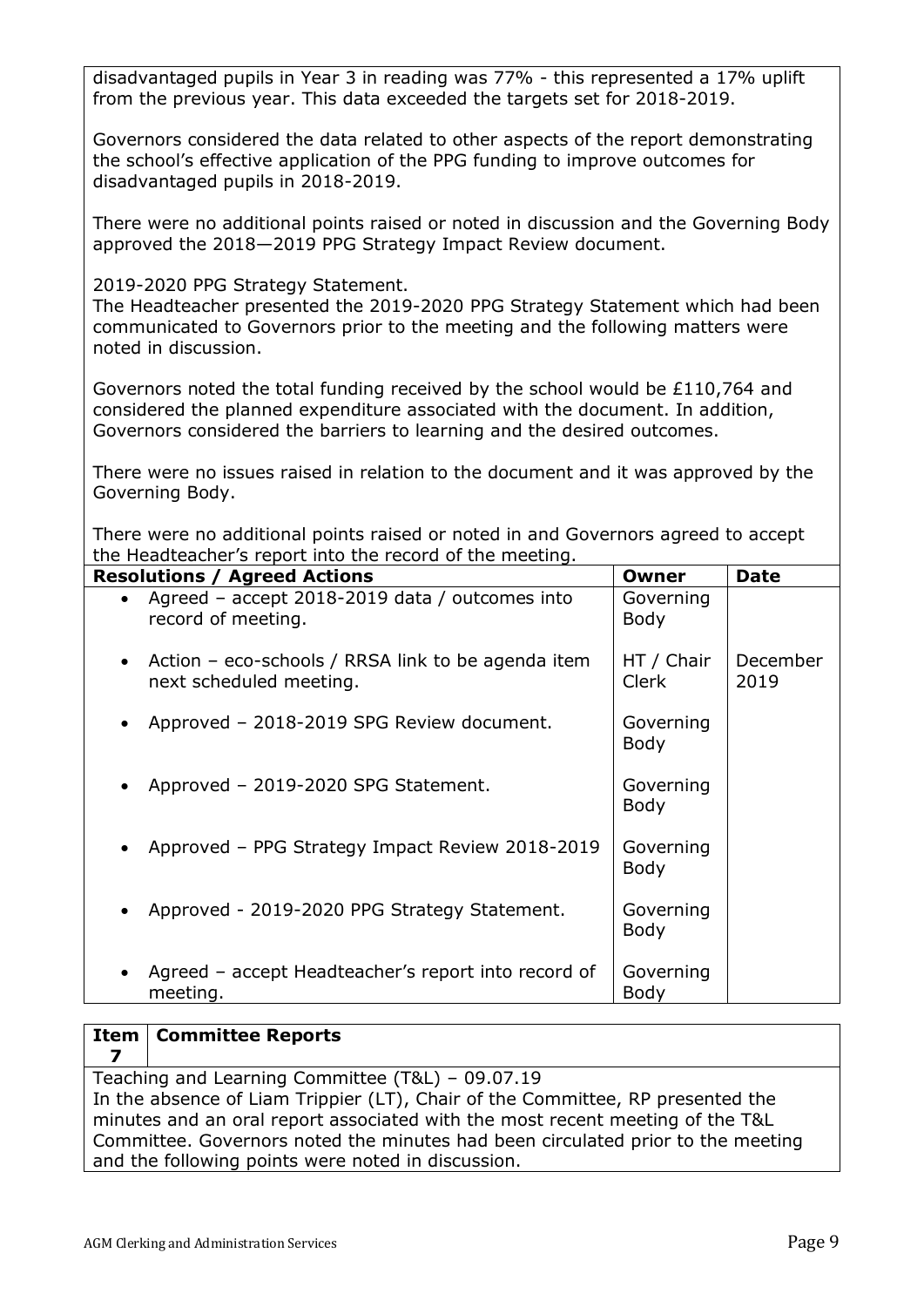Governors noted that the bulk of the meeting had been associated with the initial data / outcomes for the end of the academic year. These had been raised and discussed by the Governing Body under Item 6 above.

In addition, it was noted that the Committee intended to further consider the Year 2 curriculum development and quality and consistency in relation to the Year 3 cohort. Governors also considered the Year 6 exit survey. It was appreciated that the pupils' feedback was almost overwhelmingly positive - in the previous year most answers had said they felt 'safe' whereas this year the vast majority stated, 'very safe'.

There were no additional points raised or noted in discussion and the Governing Body agreed to accept the T&L Committee report and minutes into the record of the meeting.

| <b>Resolutions / Agreed Actions</b>              | Owner     | Date |
|--------------------------------------------------|-----------|------|
| Agreed – accept T&L Committee minutes (09.07.19) | Governing |      |
| and report into record of meeting.               | Body      |      |

#### **Item 8 Behaviour and Safety of Pupils / Safeguarding**

The Chair confirmed that the main aspects of the report associated with this item had been addressed as part of the Headteacher's report – see Item 6 above. In addition, the full safeguarding report would be submitted at the next scheduled Resources Committee meeting.

Keeping Children safe in Education (KCSIE).

The Chair confirmed that each individual Governor was required to read the updated statutory guidance KCSIE (2019). It was recognised that the document had been circulated prior to the meeting.

All Governors and Associate Members present confirmed they had received a copy of the document and had read this document. In addition, the Clerk confirmed that those Governors not present would need to provide their confirmation at the next scheduled meeting.

There were no additional points raised or noted in discussion and Governors agreed to accept the safeguarding report into the record of the meeting.

| <b>Resolutions / Agreed Actions</b>                                                         | Owner             | <b>Date</b>      |
|---------------------------------------------------------------------------------------------|-------------------|------------------|
| Agreed - read statutory guidance / updated KCSIE<br>$\bullet$<br>2019.                      | Governing<br>Body |                  |
| Action – secure confirmation from Governors not<br>$\bullet$<br>present re: KCSIE guidance. | Clerk             | December<br>2019 |
| Agreed – safeguarding report accepted into record of<br>$\bullet$<br>meeting.               | Governing<br>Body |                  |

**Item 9 Policies and Documents for Review and Approval / Ratification** Governors noted the following policies / documents were submitted for review, consideration and approval / ratification by the Governing Body. It was appreciated by Governors that these documents had been circulated prior to the meeting.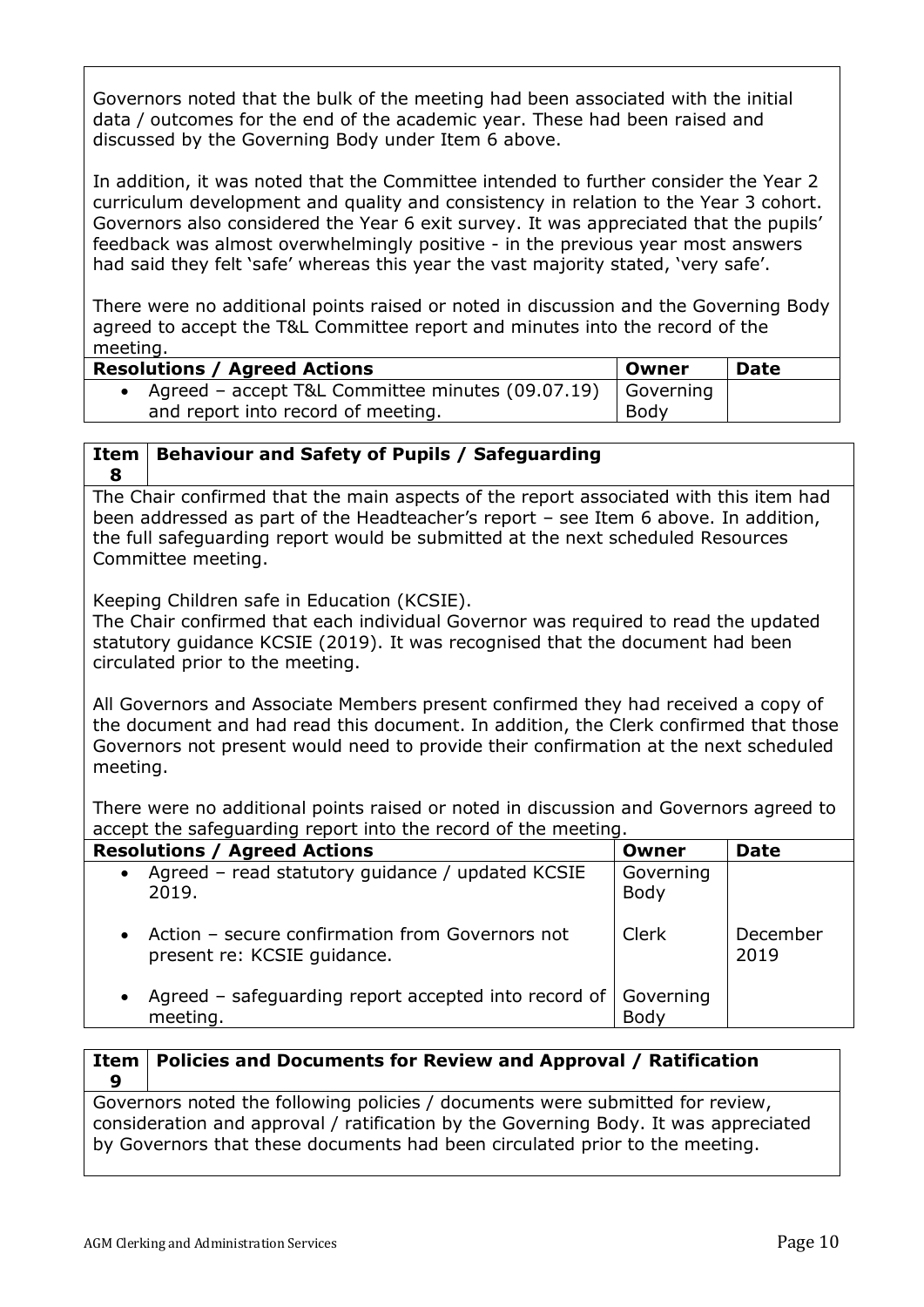Alternative Provision and Flexi School Policy. Governors noted and considered the document. There were no issues raised and the document was approved.

Anti-Bullying Policy. Governors noted and considered the document.

Q. Were there any issues with bullying across the school?

A. Generally there bullying was not an issue in the school, but there have been some recent incidents which were being addressed.

There were no further issues raised and the document was approved.

Health and Safety Policy.

Governors noted and considered the document. There were no issues raised and the document was approved.

Information Sharing on Transition Policy Governors noted and considered the document. There were no issues raised and the document was approved.

Lettings Policy.

Governors noted and considered the document. There were no issues raised and the document was approved.

Major and Critical Incident Policy (Including Lockdown). Governors noted and considered the document.

Q. Had the school completed 'drills' in the procedure? A. It will start doing so in the current term, but these would be carried out in a sensitive manner.

There were no additional points raised and the document was approved.

Parental Conduct Policy.

Governors noted and considered the document. There were no issues raised and the document was approved.

Safeguarding Policy.

The Headteacher confirmed that the current document was up to date, but there was one aspect of the document that was awaiting a further update. This would be inserted once the document had been reviewed by the human resources (HR) provider and the new draft brought back for review by Governors.

There were no issues raised and the document was approved.

Safer Recruitment Policy.

Governors noted and considered the document. There were no issues raised and the document was approved.

School Attendance Policy.

Governors noted and considered the document. There were no issues raised and the document was approved.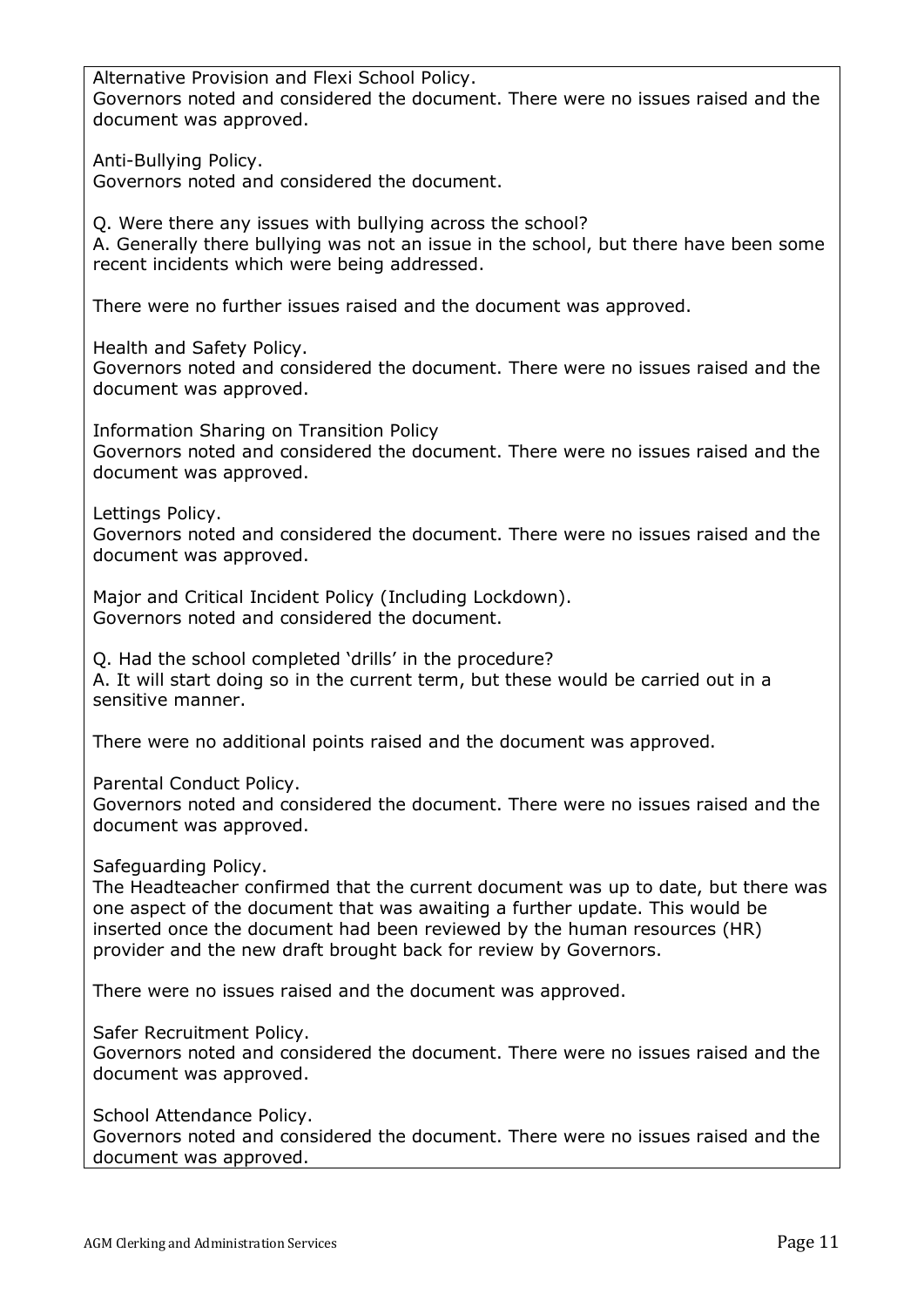Staff Code of Conduct.

Governors noted and considered the document. There were no issues raised and the document was approved.

Supporting Pupils at School with Medical Conditions.

Governors noted and considered the document. There were no issues raised and the document was approved.

| <b>Resolutions / Agreed Actions</b> |                                                                        | <b>Owner</b>             | <b>Date</b> |
|-------------------------------------|------------------------------------------------------------------------|--------------------------|-------------|
|                                     | Approved - Alternative Provision and Flexi School<br>Policy.           | Governing<br><b>Body</b> |             |
|                                     | Approved - Anti-Bullying Policy.                                       | Governing<br><b>Body</b> |             |
|                                     | Approved - Health and Safety Policy.                                   | Governing<br><b>Body</b> |             |
|                                     | Approved - Information Sharing on Transition Policy.                   | Governing<br>Body        |             |
|                                     | Approved - Lettings Policy.                                            | Governing<br>Body        |             |
|                                     | Approved - Major and Critical Incident Policy<br>(Including Lockdown). | Governing<br><b>Body</b> |             |
| $\bullet$                           | Approved - Parental Conduct Policy.                                    | Governing<br><b>Body</b> |             |
|                                     | Approved - Safeguarding Policy.                                        | Governing<br><b>Body</b> |             |
|                                     | Approved - Safer Recruitment Policy.                                   | Governing<br><b>Body</b> |             |
|                                     | Approved - School Attendance Policy.                                   | Governing<br><b>Body</b> |             |
|                                     | Approved - Staff Code of Conduct.                                      | Governing<br><b>Body</b> |             |
|                                     | Approved - Supporting Pupils at School with Medical<br>Conditions.     | Governing<br>Body        |             |

### **Item Finance Documents for Review / Approval 10**

Governors noted the following finance related policies / documents submitted for review, consideration and approval / ratification by the Governing Body. It was appreciated by Governors that these documents had been circulated prior to the meeting.

Operational and Financial Procedures Manual.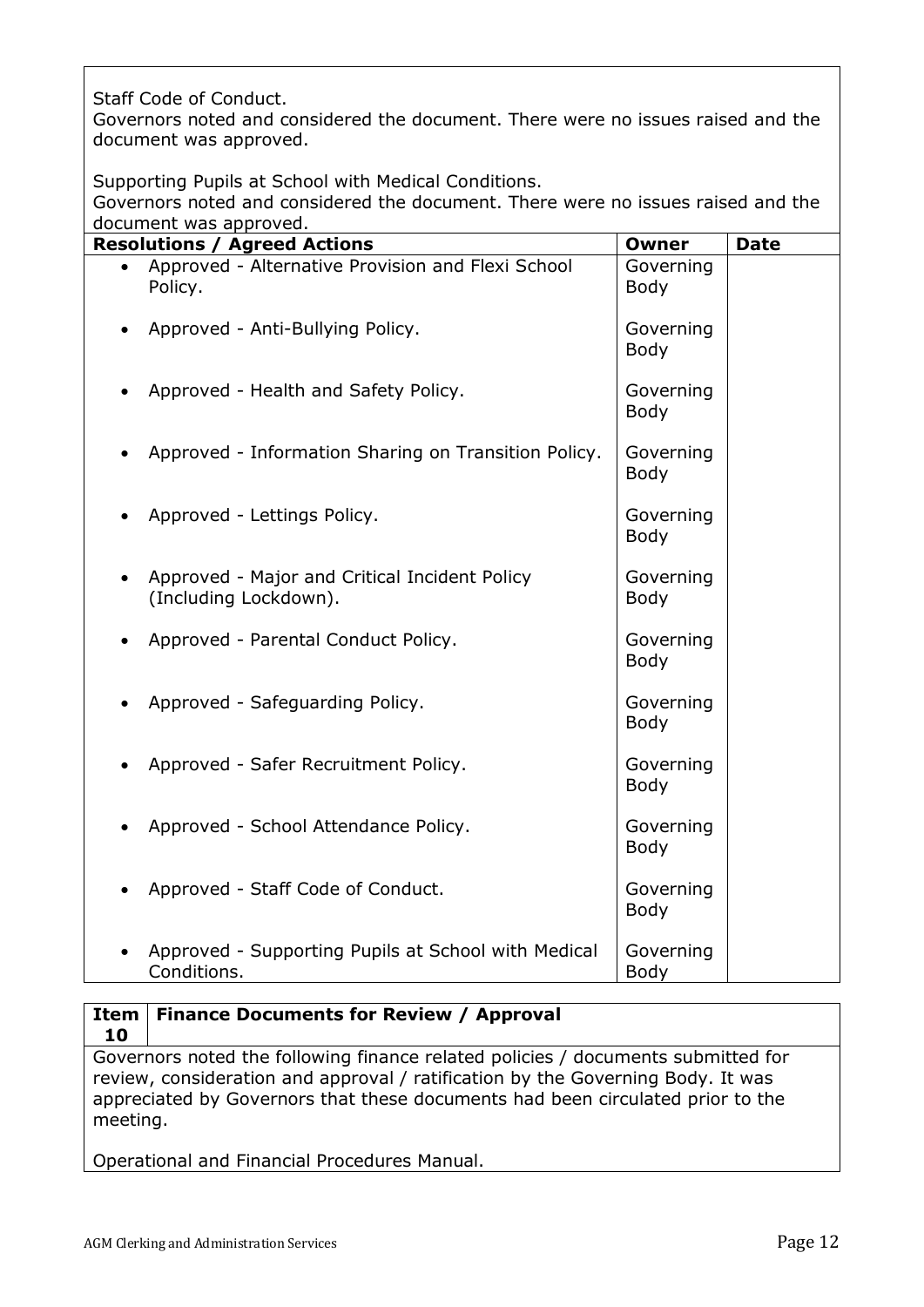Governors noted and considered the document. There were no issues raised and the document was approved.

Statement of Internal Control.

Governors noted and considered the document. There were no issues raised and the document was approved.

Scheme of Financial Delegation.

Governors noted and considered the document. There were no issues raised and the document was approved.

SFVS Skills Audit.

The Clerk confirmed that the intention was for members of the Resources Committee to complete the SFVS financial skills audit.

Governors agreed to delegate the completion of the skills audit to the members of the Resources Committee at the next scheduled committee meeting.

| <b>Resolutions / Agreed Actions</b>                                                            | Owner                    | <b>Date</b>      |
|------------------------------------------------------------------------------------------------|--------------------------|------------------|
| • Approved - Operational and Financial Procedures<br>Manual.                                   | Governing<br><b>Body</b> |                  |
| • Approved - Statement of Internal Control.                                                    | Governing<br>Body        |                  |
| • Approved - Scheme of Financial Delegation.                                                   | Governing<br>Body        |                  |
| • Agreed – delegate completion of SFVS Skills Audit to<br>members of resources Committee.      | Governing<br>Body        |                  |
| Action – SFVS skills audit to be agenda item next<br>$\bullet$<br>Resources Committee meeting. | HT / Chair<br>Clerk      | November<br>2019 |

#### **Item Governing Body Housekeeping**

**11**

Governing Body - Terms of Reference.

The Chair presented the Governing Body terms of reference document which had been circulated prior to the meeting and the following points were noted in discussion.

Governors noted the document was based on the model provided by MCC and had been tailored to apply to the specifics of the Governing Body. The main amendments reflected changes in the Governing Body membership.

There were no additional points raised and the Governing Body approved the terms of reference.

Terms of Reference – Committees.

The Chair presented the terms of reference for the following committees: Pay Committee; Staffing and Finance Committee; Curriculum Committee; Building and Premises Committee; and the Headteacher's Performance Management Review Committee.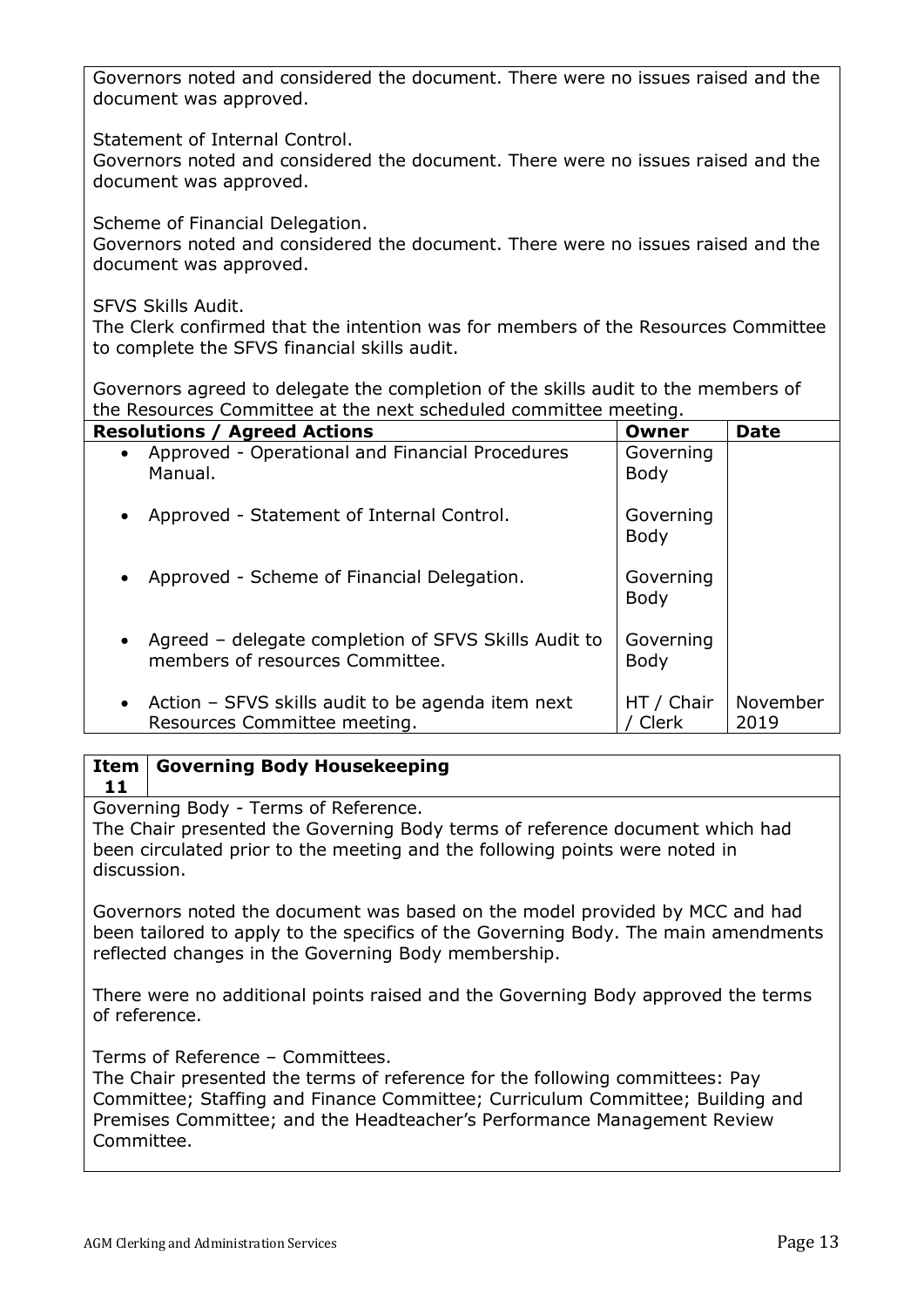Governors noted these documents were based on models provided by MCC and had been tailored to apply to the specifics of the Governing Body and its committee structure. The main amendments reflected changes in the Governing Body / committee membership.

There were no additional points raised and the Governing Body approved the terms of reference for the above committees.

Committee Membership / Link Governor Roles The Governing Body considered the membership for each of the individual committees and determined the membership based on the skills and experience of individual Governors.

The following membership was agreed for the respective committees:

Pay Committee. Richard Price (Chair) Ali Ayub Georgia Dey Eve Holt

Resources Committee. Ali Ayub (Chair) Lisa Cameron Georgia Dey Deborah Howard Peter Martin Richard Price Tom Sumner

T&L Committee. Liam Trippier (Chair) Deborah Howard Peter Martin Yogita Patel Ellie Russell

Headteacher's Performance Management Review Committee. Richard Price Liam Trippier

These individuals would be supported by an external quality assurance professional – Adrian Guy.

Governors reviewed and considered a number of Governing Body links with specific areas of the school and the following such links were agreed:

Achieving Success – Liam Trippier Fit for Learning – Ali Ayub Rights Respecting – Ellie Russell Eve Holt Stay Safe (including safeguarding and looked after children (LAC)) – Yogita Patel Parental Links – Richard Price Governor Training – Ellie Russell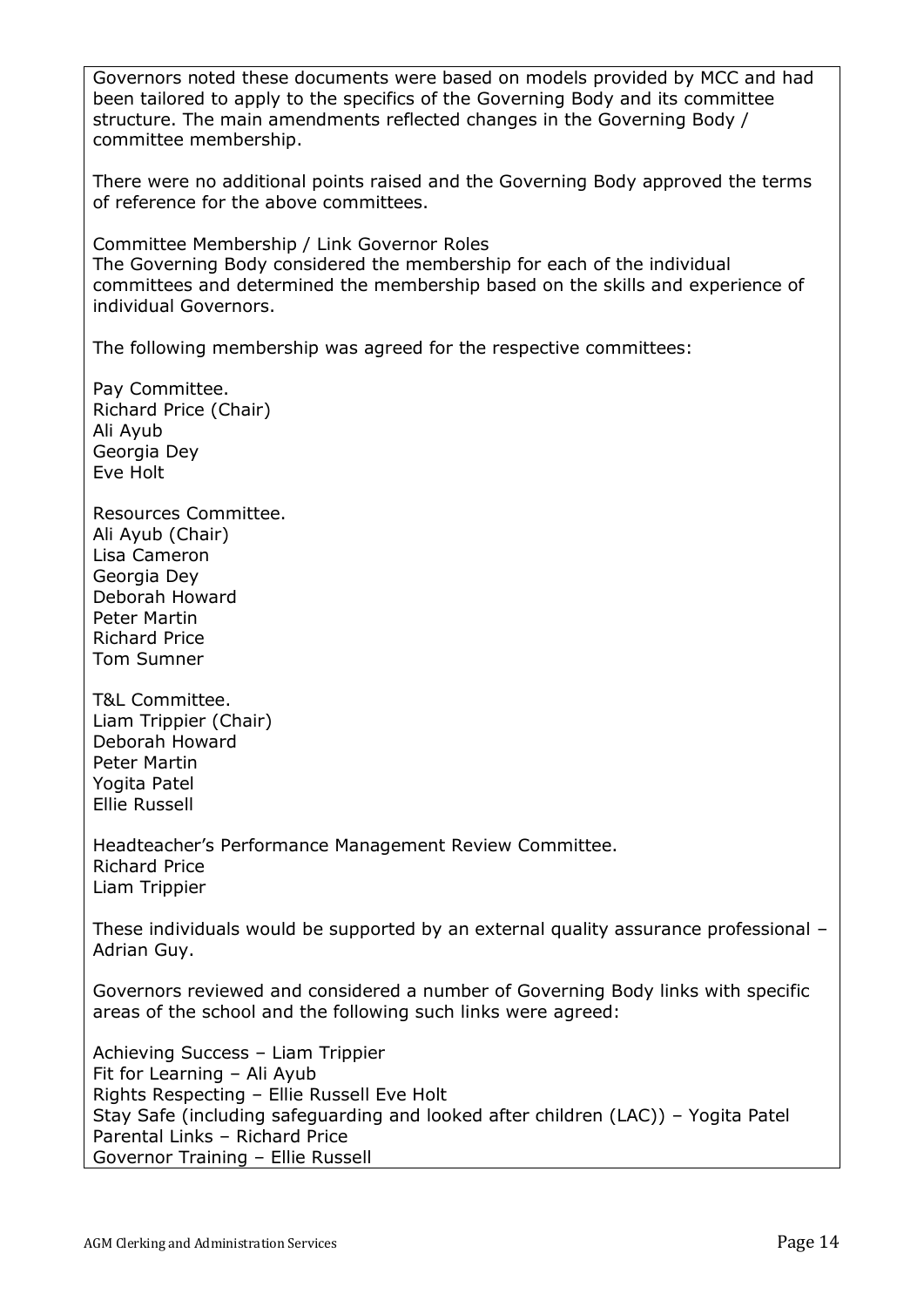General Data Protection Regulations (GDPR) – Tom Sumner

Code of Conduct.

The Clerk presented the code of conduct document which had been circulated for consideration prior to the meeting and the following matters were noted in discussion.

The Clerk confirmed the document was based on the National Governors' Association (NGA) model – updated for the 2019-2020 academic year. In addition, Governors noted their roles and respective responsibilities. This especially related to the issue of confidentiality and attendance at meetings in support of the school and Governing Body.

There were no issues raised with the code of conduct document and it was approved by Governors.

2019-2020 Meeting Schedule

The Chair presented the updated version of the meeting schedule for the 2019-2020 academic year which had been circulated prior to the meeting.

There were no issues raised in relation to the document and it was approved by Governors.

Declaration of Pecuniary Interests. Each Governor completed and signed individual declarations of pecuniary interests.

Confirmation of Eligibility.

Each Governor read and signed individual declarations of pecuniary interests.

Governor Skills Audit

Each Governor completed an individual skills audit based on the NGA model. It was noted that the Clerk would collate the outcomes and a summary would be presented at the next scheduled meeting.

Governor Training / Visits

Governors noted that training was available through service level agreements (SLA) with One Education, MCC Governor Services, Manchester Schools Alliance and the Manchester Governors Association (MGA).

In addition, Governors noted that 'new governor training' was essential for the newly appointed members of the Governing Body – this was available through One Education on the following dates: 12.11.19 and 05.02.20. It was appreciated these events would require a full day.

In relation to the issue of Governor visits the Headteacher confirmed that the QA calendar had been circulated to all Governors – this schedule represented dates / times / opportunities for Governors to make visits to the school based on specific foci.

| <b>Resolutions / Agreed Actions</b>             | Owner             | <b>Date</b> |
|-------------------------------------------------|-------------------|-------------|
| • Approved – Governing Body terms of reference. | Governing<br>Body |             |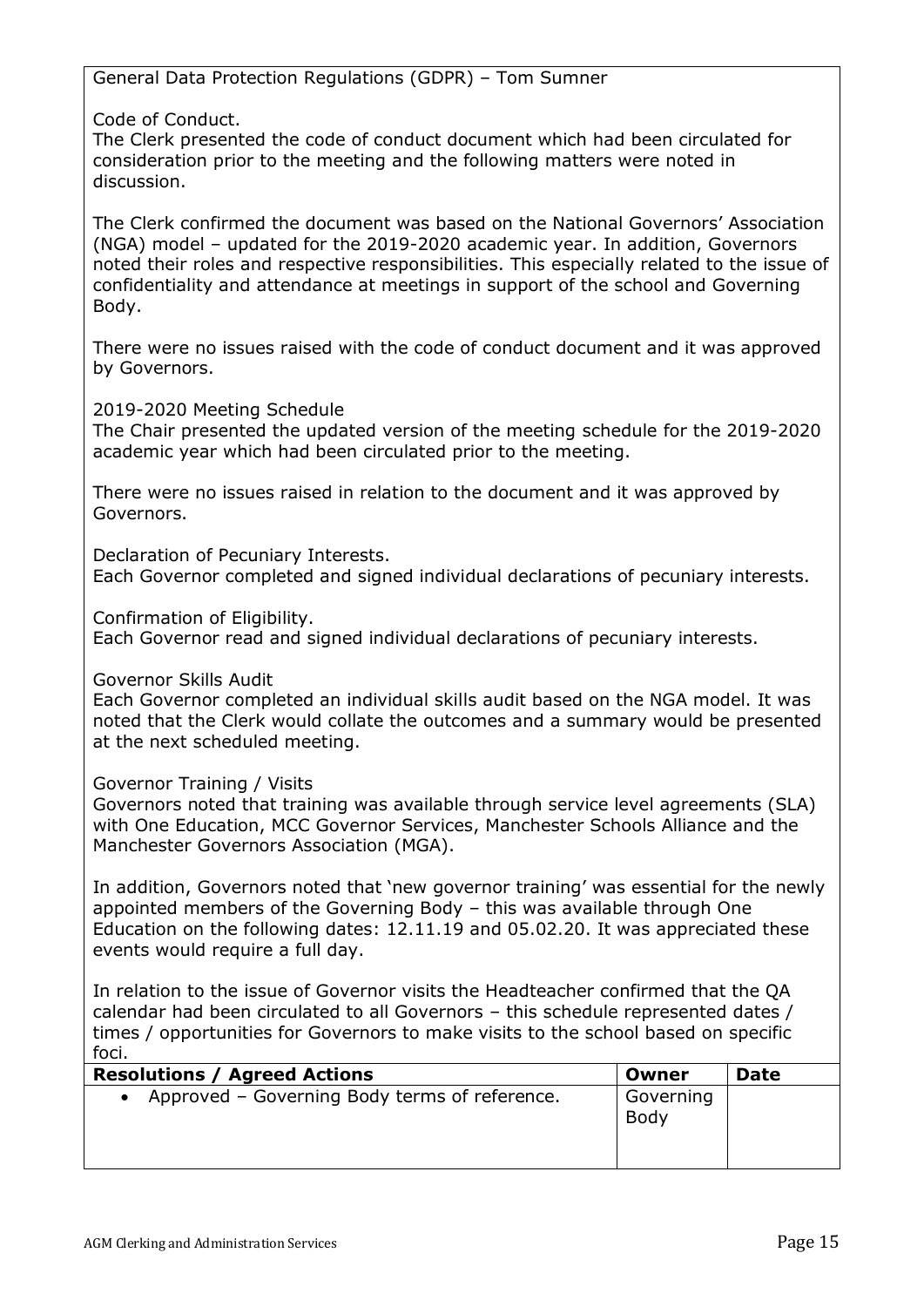| Approved - Pay Committee terms of reference.                                              | Governing<br><b>Body</b> |
|-------------------------------------------------------------------------------------------|--------------------------|
| Approved - Resources Committee terms of<br>reference.                                     | Governing<br><b>Body</b> |
| Approved - T&L Committee terms of reference.                                              | Governing<br>Body        |
| Approved - Headteacher's Performance Management<br>Review Committee terms of reference.   | Governing<br><b>Body</b> |
| Agreed - membership of respective committees.                                             | Governing<br><b>Body</b> |
| Agreed -link roles for specific Governors.                                                | Governing<br><b>Body</b> |
| Approved - Governing Body / Governors' code of<br>conduct document.                       | Governing<br>Body        |
| Approved - Governing Body meeting schedule 2019-<br>2020.                                 | Governing<br>Body        |
| Noted - completed and signed declaration of<br>$\bullet$<br>pecuniary interest documents. | Each<br>Governor         |
| Noted - completed and signed confirmation of<br>$\bullet$<br>eligibility documents.       | Each<br>Governor         |
| Noted - completed individual NGA skills audit<br>$\bullet$<br>documents.                  | Each<br>Governor         |
| Action - collate completed NGA skills audit<br>$\bullet$<br>documents.                    | <b>Clerk</b>             |
| Action - collated NGA skills audit to be agenda item<br>next scheduled meeting.           | HT / Chair<br>/ Clerk    |

#### **Item AOB 12**

Rainbow Flag Award.

The Headteacher confirmed that the school's attempt to secure the 'Rainbow Flag' award had been unsuccessful.

### Q. Why?

A. The issue was not the extent of inclusion, but the language used by the school needed to be more specific.

The Headteacher provided a short summary / examples of the type of language that would need to be adopted in order to secure the award. The issue was considered by Governors and it was determined that a more extensive discussion was required at the next scheduled meeting.